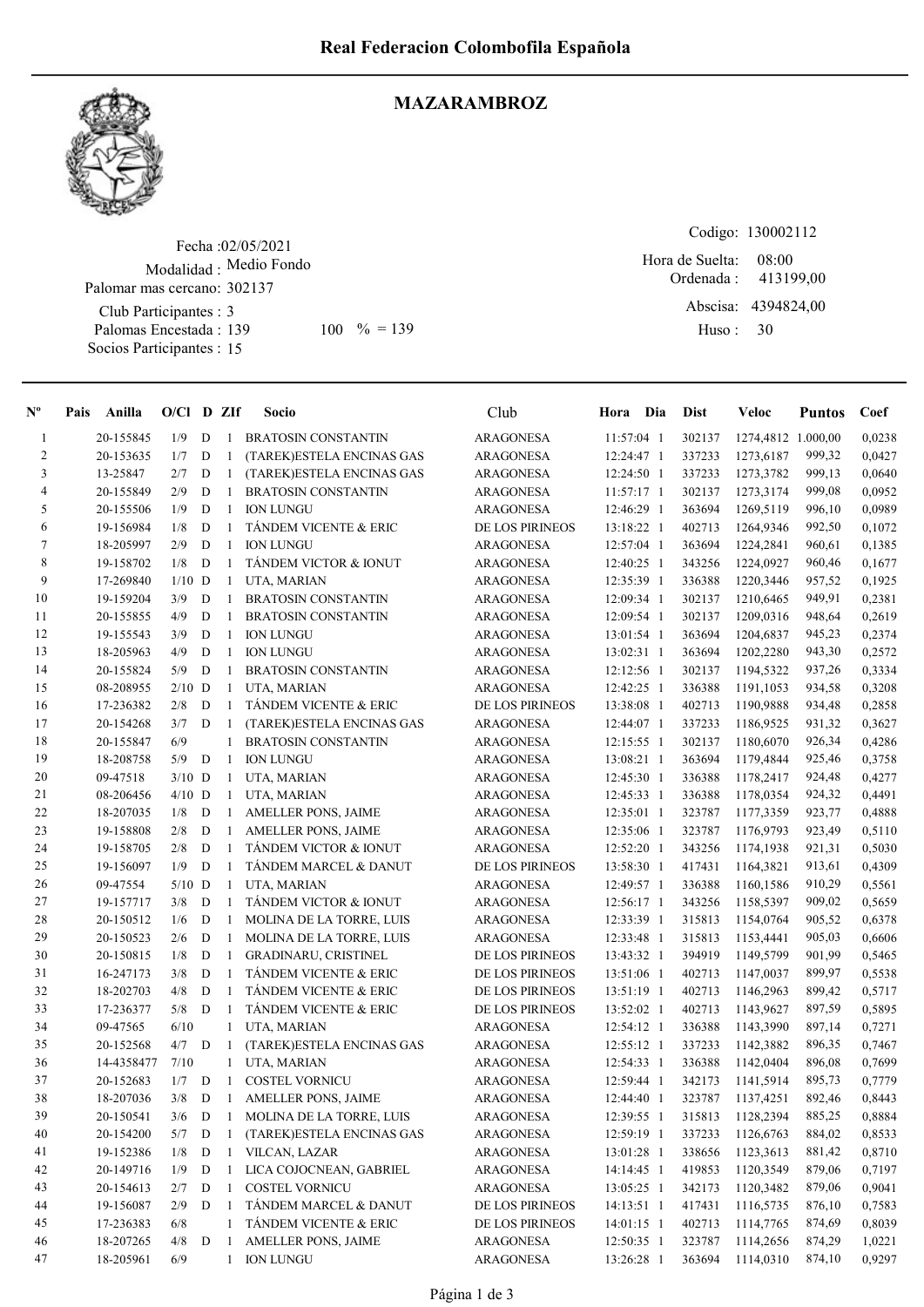## MAZARAMBROZ 130002112 02/05/2021

| $\mathbf{N}^{\mathbf{o}}$ | Anilla<br>Pais         | $O/C1$ D ZIf |             |                              | Socio                                            | Club                                 | Hora                     | Dia | <b>Dist</b>      | Veloc                  | <b>Puntos</b>    | Coef             |
|---------------------------|------------------------|--------------|-------------|------------------------------|--------------------------------------------------|--------------------------------------|--------------------------|-----|------------------|------------------------|------------------|------------------|
| 48                        | 18-205990              | 7/9          |             | $\mathbf{1}$                 | <b>ION LUNGU</b>                                 | <b>ARAGONESA</b>                     | 13:26:33 1               |     | 363694           | 1113,7467              | 873,88           | 0,9495           |
| 49                        | 20-150852              | 2/8          | $\mathbf D$ | 1                            | GRADINARU, CRISTINEL                             | DE LOS PIRINEOS                      | 13:55:36 1               |     | 394919           | 1110,5709              | 871,39           | 0,8926           |
| 50                        | 20-154620              | 3/7          | $\mathbf D$ | $\mathbf{1}$                 | <b>COSTEL VORNICU</b>                            | <b>ARAGONESA</b>                     | 13:08:16 1               |     | 342173           | 1109,9903              | 870,93           | 1,0513           |
| 51                        | 20-154154              | 6/7          |             | 1                            | (TAREK)ESTELA ENCINAS GAS                        | <b>ARAGONESA</b>                     | 13:05:41 1               |     | 337233           | 1103,2103              | 865,61           | 1,0880           |
| 52                        | 20-154993              | 3/9          | $\mathbf D$ | 1                            | TÁNDEM MARCEL & DANUT                            | DE LOS PIRINEOS                      | 14:18:53 1               |     | 417431           | 1101,7402              | 864,46           | 0,8962           |
| 53                        | 20-152826              | 2/9          | D           | 1                            | LICA COJOCNEAN, GABRIEL                          | ARAGONESA                            | 14:21:44 1               |     | 419853           | 1099,8594              | 862,98           | 0,9082           |
| 54                        | 20-154012              | 2/8          | D           | 1                            | VILCAN, LAZAR                                    | ARAGONESA                            | 13:08:47 1               |     | 338656           | 1096,7431              | 860,54           | 1,1471           |
| 55                        | 19-155296              | 5/8          | D           | -1                           | AMELLER PONS, JAIME                              | <b>ARAGONESA</b>                     | 12:55:15 1               |     | 323787           | 1096,6537              | 860,47           | 1,2220           |
| 56                        | 19-159504              | 8/10         |             | $\mathbf{1}$                 | UTA, MARIAN                                      | <b>ARAGONESA</b>                     | 13:07:25 1               |     | 336388           | 1094,2413              | 858,57           | 1,1977           |
| 57                        | 20-154729              | 3/9          | $\mathbf D$ | 1                            | LICA COJOCNEAN, GABRIEL                          | <b>ARAGONESA</b>                     | 14:23:47 1               |     | 419853           | 1093,9845              | 858,37           | 0,9767           |
| 58                        | 19-152385              | 3/8          | D           | $\mathbf{1}$                 | VILCAN, LAZAR                                    | <b>ARAGONESA</b>                     | 13:11:04 1               |     | 338656           | 1088,6927              | 854,22           | 1,2321           |
| 59                        | 20-433029              | 4/9          | D           | $\mathbf{1}$                 | LICA COJOCNEAN, GABRIEL                          | <b>ARAGONESA</b>                     | 14:27:46 1               |     | 419853           | 1082,7465              | 849,55           | 1,0110           |
| 60                        | 19-155586              | 8/9          | $\mathbf D$ | $\mathbf{1}$                 | <b>ION LUNGU</b>                                 | <b>ARAGONESA</b>                     | 13:36:00 1               |     | 363694<br>334709 | 1082,4226              | 849,30           | 1,1869           |
| 61<br>62                  | 20-152222<br>20-433056 | 1/7<br>5/9   | $\mathbf D$ | 1<br>1                       | <b>CONSTANTIN ION</b><br>LICA COJOCNEAN, GABRIEL | ALAS MUDÉJARES<br><b>ARAGONESA</b>   | 13:10:05 1<br>14:30:36 1 |     | 419853           | 1079,4163<br>1074,8925 | 846,94<br>843,39 | 1,3111<br>1,0624 |
| 63                        | 20-433073              | 6/9          |             | 1                            | LICA COJOCNEAN, GABRIEL                          | <b>ARAGONESA</b>                     | 14:31:54 1               |     | 419853           | 1071,3269              | 840,59           | 1,0795           |
| 64                        | 19-158134              | 1/3          | D           | 1                            | MEMBRADO GROS, JOAQUÍN                           | <b>ARAGONESA</b>                     | 13:20:50 1               |     | 343611           | 1070,9953              | 840,33           | 1,3400           |
| 65                        | 19-156988              | 7/8          |             | $\mathbf{1}$                 | <b>TÁNDEM VICENTE &amp; ERIC</b>                 | DE LOS PIRINEOS                      | 14:16:05 1               |     | 402713           | 1070,8079              | 840,19           | 1,1612           |
| 66                        | 19-156100              | 4/9          | D           | $\mathbf{1}$                 | TÁNDEM MARCEL & DANUT                            | DE LOS PIRINEOS                      | 14:30:05 1               |     | 417431           | 1070,1072              | 839,64           | 1,1375           |
| 67                        | 19-246197              | 4/8          | D           | 1                            | VILCAN, LAZAR                                    | <b>ARAGONESA</b>                     | 13:17:00 1               |     | 338656           | 1068,3155              | 838,23           | 1,4233           |
| 68                        | 19-148075              | 4/7          | D           | -1                           | <b>COSTEL VORNICU</b>                            | <b>ARAGONESA</b>                     | 13:24:07 1               |     | 342173           | 1055,7094              | 828,34           | 1,4297           |
| 69                        | 20-155822              | 7/9          |             | 1                            | <b>BRATOSIN CONSTANTIN</b>                       | <b>ARAGONESA</b>                     | 12:47:17 1               |     | 302137           | 1051,7039              | 825,20           | 1,6430           |
| 70                        | 18-209484              | 9/10         |             | $\mathbf{1}$                 | UTA, MARIAN                                      | ARAGONESA                            | 13:22:04 1               |     | 336388           | 1044,4670              | 819,52           | 1,4971           |
| 71                        | 20-150809              | 3/8          | D           | $\mathbf{1}$                 | GRADINARU, CRISTINEL                             | DE LOS PIRINEOS                      | 14:18:43 1               |     | 394919           | 1042,7822              | 818,20           | 1,2934           |
| 72                        | 20-149931              | 4/8          | D           | $\mathbf{1}$                 | TÁNDEM VICTOR & IONUT                            | <b>ARAGONESA</b>                     | 13:29:43 1               |     | 343256           | 1041,0635              | 816,85           | 1,5090           |
| 73                        | 19-157665              | 5/8          | $\mathbf D$ | $\mathbf{1}$                 | TÁNDEM VICTOR & IONUT                            | <b>ARAGONESA</b>                     | 13:29:44 1               |     | 343256           | 1041,0109              | 816,81           | 1,5300           |
| 74                        | 20-154994              | 5/9          | $\mathbf D$ | $\mathbf{1}$                 | TÁNDEM MARCEL & DANUT                            | DE LOS PIRINEOS                      | 14:41:09 1               |     | 417431           | 1040,5858              | 816,47           | 1,2754           |
| 75                        | 20-148502              | 2/3          | $\mathbf D$ | 1                            | MEMBRADO GROS, JOAQUÍN                           | <b>ARAGONESA</b>                     | 13:31:41 1               |     | 343611           | 1035,9610              | 812,84           | 1,5703           |
| 76                        | 20-154925              | 6/9          |             | $\mathbf{1}$                 | TÁNDEM MARCEL & DANUT                            | DE LOS PIRINEOS                      | 14:44:01 1               |     | 417431           | 1033,2024              | 810,68           | 1,3098           |
| $77\,$                    | 20-152274              | 2/7          | D           | -1                           | <b>CONSTANTIN ION</b>                            | ALAS MUDÉJARES                       | 13:27:04 1               |     | 334709           | 1023,3663              | 802,96           | 1,6550           |
| $78\,$                    | 20-152607              | 7/9          |             | $\mathbf{1}$                 | LICA COJOCNEAN, GABRIEL                          | <b>ARAGONESA</b>                     | 14:50:49 1               |     | 419853           | 1021,9960              | 801,89           | 1,3365           |
| 79                        | 20-154058              | 5/8          | D           | 1                            | VILCAN, LAZAR                                    | <b>ARAGONESA</b>                     | 13:32:08 1               |     | 338656           | 1019,6387              | 800,04           | 1,6782           |
| 80                        | 20-151323              | 4/6          | D           | $\mathbf{1}$                 | MOLINA DE LA TORRE, LUIS                         | <b>ARAGONESA</b>                     | 13:11:41 1               |     | 315813           | 1013,2496              | 795,02           | 1,8224           |
| 81                        | 19-158573              | 6/8          |             | $\mathbf{1}$<br>$\mathbf{1}$ | TÁNDEM VICTOR & IONUT                            | <b>ARAGONESA</b>                     | 13:40:45 1               |     | 343256           | 1007,3544              | 790,40           | 1,6977           |
| 82<br>83                  | 20-149859<br>19-156169 | 7/8<br>7/9   |             | $\mathbf{1}$                 | TÁNDEM VICTOR & IONUT<br>TÁNDEM MARCEL & DANUT   | <b>ARAGONESA</b><br>DE LOS PIRINEOS  | 13:41:07 1<br>14:58:59 1 |     | 343256<br>417431 | 1006,2716<br>996,2950  | 789,55<br>781,72 | 1,7186<br>1,4305 |
| 84                        | 20-150538              | 5/6          | D           | -1                           | MOLINA DE LA TORRE, LUIS                         | <b>ARAGONESA</b>                     | 13:21:26 1               |     | 315813           | 982,5148               | 770,91           | 1,9135           |
| 85                        | 19-156858              | $4/8$ D 1    |             |                              | GRADINARU, CRISTINEL                             | DE LOS PIRINEOS                      | 14:43:45 1               |     | 394919           | 978,1276               | 767,47           | 1,5484           |
| 86                        | 20-149113              | 8/9          |             | 1                            | LICA COJOCNEAN, GABRIEL                          | ARAGONESA                            | 15:09:15 1               |     | 419853           | 978,1083               | 767,45           | 1,4736           |
| 87                        | 20-148513              | 3/3          | $\mathbf D$ | 1                            | MEMBRADO GROS, JOAQUÍN                           | <b>ARAGONESA</b>                     | 13:52:20 1               |     | 343611           | 975,2441               | 765,20           | 1,8215           |
| 88                        | 19-158601              | 6/8          |             | $\mathbf{1}$                 | VILCAN, LAZAR                                    | ARAGONESA                            | 13:47:44 1               |     | 338656           | 973,8957               | 764,15           | 1,8694           |
| 89                        | 20-155859              | 8/9          |             | 1                            | <b>BRATOSIN CONSTANTIN</b>                       | <b>ARAGONESA</b>                     | 13:12:10 1               |     | 302137           | 967,8708               | 759,42           | 2,1192           |
| 90                        | 20-151321              | 6/6          |             | 1                            | MOLINA DE LA TORRE, LUIS                         | <b>ARAGONESA</b>                     | 13:29:45 1               |     | 315813           | 957,7346               | 751,47           | 2,0502           |
| 91                        | 20-152228              | $3/7$ D      |             | -1                           | <b>CONSTANTIN ION</b>                            | <b>ALAS MUDÉJARES</b>                | 13:49:57 1               |     | 334709           | 956,4481               | 750,46           | 1,9560           |
| 92                        | 18-206422              | 10/10        |             | $\mathbf{1}$                 | UTA, MARIAN                                      | <b>ARAGONESA</b>                     | 13:53:44 1               |     | 336388           | 950,9649               | 746,15           | 1,9676           |
| 93                        | 20-152499              | 7/8          |             | $\mathbf{1}$                 | VILCAN, LAZAR                                    | <b>ARAGONESA</b>                     | 14:11:24 1               |     | 338656           | 911,8363               | 715,45           | 1,9756           |
| 94                        | 20-155838              | 9/9          |             | 1                            | <b>BRATOSIN CONSTANTIN</b>                       | <b>ARAGONESA</b>                     | 13:32:31 1               |     | 302137           | 908,6372               | 712,94           | 2,2383           |
| 95                        | 19-154640              | 5/7          | $\mathbf D$ | 1                            | <b>COSTEL VORNICU</b>                            | ARAGONESA                            | 14:26:31 1               |     | 342173           | 885,2736               | 694,61           | 1,9974           |
| 96                        | 20-154665              | 6/7          |             | $\mathbf{1}$                 | <b>COSTEL VORNICU</b>                            | <b>ARAGONESA</b>                     | 14:32:25 1               |     | 342173           | 871,9635               | 684,17           | 2,0184           |
| 97                        | 19-156860              | 5/8          | $\mathbf D$ | 1                            | GRADINARU, CRISTINEL                             | DE LOS PIRINEOS                      | 15:37:55 1               |     | 394919           | 862,4255               | 676,68           | 1,7671           |
| 98<br>99                  | 19-157700<br>20-153424 | $8/8$<br>7/7 |             | $\mathbf{1}$                 | TÁNDEM VICTOR & IONUT                            | <b>ARAGONESA</b><br><b>ARAGONESA</b> | 14:40:21 1               |     | 343256<br>337233 | 857,3898<br>831,3398   | 672,73           | 2,0540           |
| 100                       | 20-147925              | 6/8          |             | 1<br>$\mathbf{1}$            | (TAREK)ESTELA ENCINAS GAS<br>AMELLER PONS, JAIME | <b>ARAGONESA</b>                     | 14:45:39 1<br>14:47:53 1 |     | 323787           | 793,8226               | 652,29<br>622,85 | 2,1120<br>2,2219 |
| 101                       | 20-150814              | 6/8          |             | $\mathbf{1}$                 | GRADINARU, CRISTINEL                             | DE LOS PIRINEOS                      | 16:34:41 1               |     | 394919           | 767,3048               | 602,05           | 1,8399           |
| 102                       | 20-152165              | 4/7          | D           | 1                            | <b>CONSTANTIN ION</b>                            | ALAS MUDÉJARES                       | 15:32:40 1               |     | 334709           | 739,4161               | 580,17           | 2,1924           |
| 103                       | 19-156983              | $8/8$        |             | 1                            | TÁNDEM VICENTE & ERIC                            | DE LOS PIRINEOS                      | 17:06:48 1               |     | 402713           | 736,4905               | 577,87           | 1,8400           |
| 104                       | 20-152241              | 5/7          | ${\bf D}$   | 1                            | <b>CONSTANTIN ION</b>                            | ALAS MUDÉJARES                       | 15:48:03 1               |     | 334709           | 715,1138               | 561,10           | 2,2354           |
| 105                       | 20-152177              | 6/7          |             | $\mathbf{1}$                 | <b>CONSTANTIN ION</b>                            | ALAS MUDÉJARES                       | 15:56:41 1               |     | 334709           | 702,1622               | 550,93           | 2,2569           |
| 106                       | 18-202345              | 8/9          |             |                              | TÁNDEM MARCEL & DANUT                            | DE LOS PIRINEOS                      | 18:02:36 1               |     | 417431           | 692,7166               | 543,52           | 1,8269           |
| 107                       | 20-152811              | 9/9          |             | $\mathbf{1}$                 | LICA COJOCNEAN, GABRIEL                          | <b>ARAGONESA</b>                     | 18:30:08 1               |     | 419853           | 666,2923               | 522,79           | 1,8335           |
| 108                       | 19-154675              | 7/7          |             | $\mathbf{1}$                 | <b>COSTEL VORNICU</b>                            | <b>ARAGONESA</b>                     | 16:34:38 1               |     | 342173           | 664,8870               | 521,69           | 2,2707           |
| 109                       | 20-148168              | 7/8          |             | $\mathbf{1}$                 | AMELLER PONS, JAIME                              | ARAGONESA                            | 16:27:27 1               |     | 323787           | 638,0668               | 500,64           | 2,4219           |
| 110                       | 19-158764              | 7/7          |             | 1                            | <b>CONSTANTIN ION</b>                            | ALAS MUDÉJARES                       | 16:47:23 1               |     | 334709           | 634,6598               | 497,97           | 2,3643           |
| 111                       | 18-205998              | 9/9          |             | 1                            | <b>ION LUNGU</b>                                 | <b>ARAGONESA</b>                     | 17:37:26 1               |     | 363694           | 629,8459               | 494,19           | 2,1957           |
| 112                       | 19-155136              | 8/8          |             | 1                            | AMELLER PONS, JAIME                              | <b>ARAGONESA</b>                     | 16:48:05 1               |     | 323787           | 613,1362               | 481,08           | 2,4885           |
| 113                       | 19-156931              | 7/8          |             | 1                            | GRADINARU, CRISTINEL                             | DE LOS PIRINEOS                      | 18:54:34 1               |     | 394919           | 603,3289               | 473,39           | 2,0585           |
| 114                       | 20-154962              | 9/9          |             | $\mathbf{1}$                 | TÁNDEM MARCEL & DANUT                            | DE LOS PIRINEOS                      | 20:04:37 1               |     | 417431           | 576,0715               | 452,00           | 1,9647           |